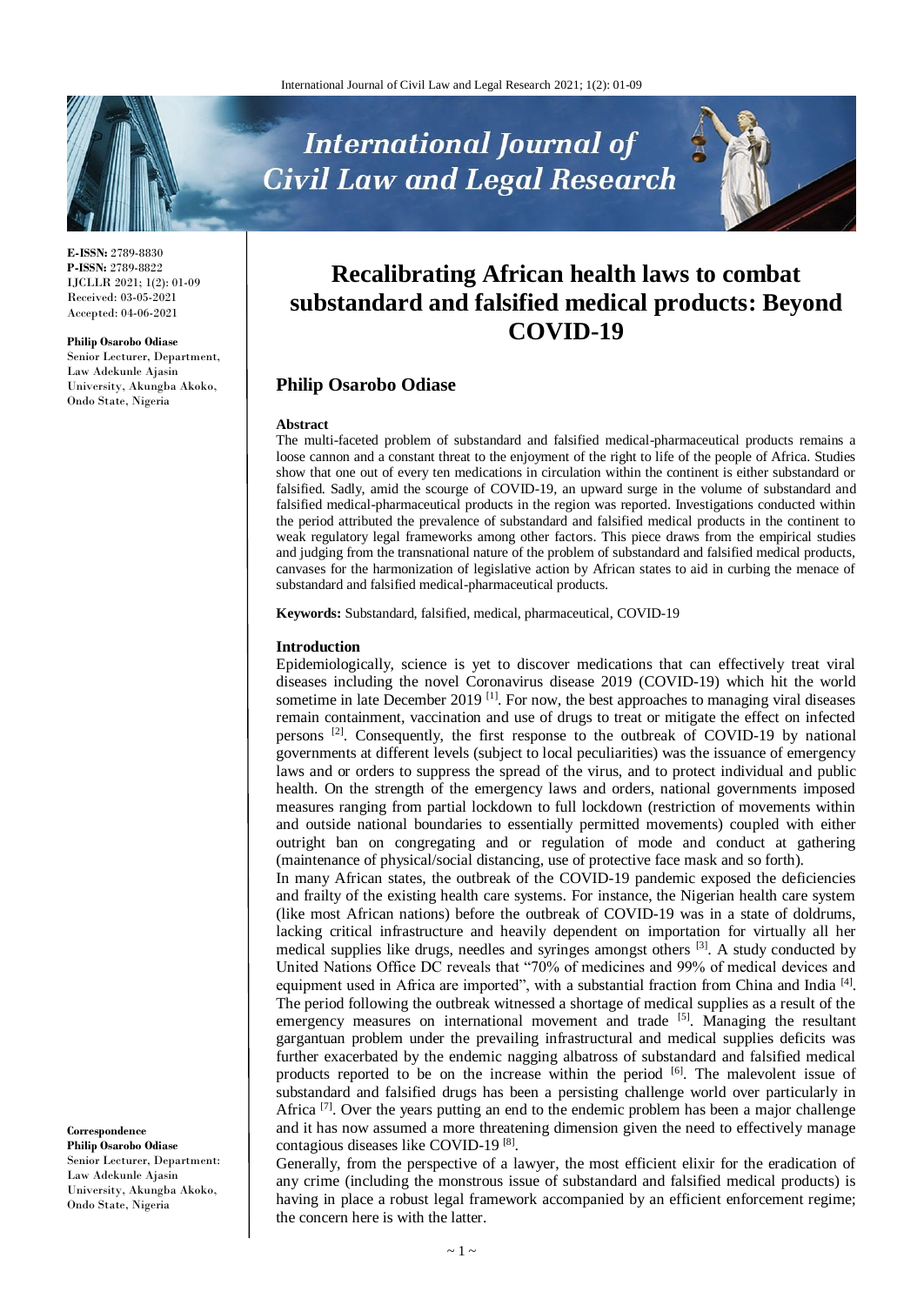Though the issue of substandard and falsified medicalpharmaceutical products is a transnational phenomenon, however, the engagement of legislation to combat the issue within Africa has mainly been through individual states' solo efforts; though some African states have entered into bilateral and multilateral agreements like the Council of Europe Convention on the Counterfeiting of Medical Products and Similar Crimes involving Threats to Public Health (MEDICRIME Convention)<sup>[9]</sup>. Thus, most African States have at least one or more domestic laws regulating medication <sup>[10]</sup>. Juxtaposed with the prevalence of substandard or falsified medical products in the continent, this piece queries the efficacy of using domestic laws to curb the menace. In other words, should the regulation of substandard and falsified medical products be left to individual states' domestic laws or international law, or both?

## **Nature of substandard and falsified medical products**

Appropriate terminology to address low quality or phoney products has been the subject of much discussion. The choice of appropriate terminology in the context of medication is compounded by the desire to project the different competing interests calling for attention. Such interests include the projection of economic interest at the expense of public health, to the protection of intellectual property rights over facilitating equitable access to medicines. Consequently, depending on where the sympathy lies, several related but different terms like 'expired', 'adulterated' 'spurious,' 'substandard,' 'falsified,' 'falselylabelled,' 'fraudulent,' 'unregistered,' 'counterfeit,' 'fake' or collective terms like 'substandard/spurious/falselylabelled/falsified counterfeit medical products,' or "counterfeit, adulterated, banned or fake, substandard or expired drug", have over the years been coined and used in the context of substandard or falsified medical products [11]. Extrapolating from the angle of public health concern, this article adopts the term 'substandard and falsified' (SF) medical or pharmaceutical products. 'Substandard' medical product refers to a poor quality medical product, containing lesser or more quotients of the required ingredients or a medical product whose active ingredients fall below or above approved quality, standard and or specification. In other words, substandard medical or pharmaceutical products are defective medical products with the problem of under or over-concentration of ingredients, contamination, adulterated, poor quality ingredients, poor stability and inadequate packaging  $[12]$ . These include excipients and active substances in drugs, vaccines, cum parts and accessories of medical devices; whether manufactured by or with the authority of the property owner  $[13]$ . Similarly, 'falsified' (illicit, fake, fraudulent or counterfeit) medical products may drugs, vaccines, including the excipients, active substances. It may also be medical devices, including the parts and accessories used along with medical devices, and generally manufactured without the authorization of the patented or property owner, and intended to pass as the original, whether or not it meets with the approved quality. The terms 'medicine(s)', 'medications', 'medical' and 'pharmaceutical(s)' are within this piece semantically employed, having the same import and used interchangeably except where the indicates otherwise.

Suffice to say that while the problem of substandard medical products is primarily a pharmaceutical issue bothering on quality control in the production and supply process (deliberate or inadvertently). On the other hand, the act of falsifying a medical product is a criminal act; a deliberate act, designed or calculated to mislead users into believing that the falsified product is original. Portentously, whether substandard or falsified, both SF pharmaceuticals are dangerous and injurious to human health. More often than not, the use of SF medications "… contributes to morbidity, mortality, and drug resistance, and leads to spurious reporting of resistance and toxicity  $[14]$ <sup>7</sup> To date, these genres of medication have continued to expand both in therapeutic and geographic coverage, profiting no one but the criminal actors [15].

## **COVID-19: A fresh impetus**

Before the outbreak of COVID-19, the issue of SF pharmaceuticals was already a major health concern in African, which has defiled efforts aimed at stemming the tide and to date the illicit trade remains a thriving multibillion-dollar market. Globally, the value of the trade is estimated at between US\$75 billion and US\$200 billion annually <sup>[16]</sup>. The market for falsified anti-malarial drugs alone within the West African sub-region is estimated by the UN Office of Drugs and Crime to be worth over US\$400 million. UNODC reports that the percentage of failed malarial drugs test in Africa is between 12 and 82 per cent and attributes the prevalence of SF medical products in African to inefficient drug regulatory and weak regulations among other factors. Similarly, WHO estimates that over 280,000 children die annually from taking SF medicines as treatment for pneumonia and malaria in sub-Saharan Africa; asserting that one out of every ten medical products in most low and middle-income countries is either substandard or falsified. The organization estimates the prevalence of SF medical products could be as high as 10 to 30% in Africa.

The outbreak of COVID-19 was spontaneously accompanied by an upward surge in the demand for pharmaceutical products. Dealers in SF pharmaceutical products cashed in on the gap created by the excess demand and low supply, to infiltrate the market. For instance, within the period, over 30 million falsified medications were seized by Nigerian authorities in just one port of entry <sup>[17]</sup>. Among the seizure was a large quantity of falsified dexamethasone (a drug believed to treat severe COVID-19 symptoms). Within the period, several incidents of this nature were reported across Africa. For instance, In March 2020, a man and his daughter were arrested for administering a fake vaccine in Uganda <a>[18]</a>. In April 2020, falsified chloroquine was seized from about 300 pharmacies and hospitals in Cameroon [19] . There are indications the most of the SF pharmaceutical products come from outside the continent; China and India as the main provenance economies, while countries like the United Arab Emirates, Singapore Yemen, Iran and Hong Kong (China) serve as transit economies [20]. Recently, the National Agency for Food and Drug Administration and Control (NAFDAC), the regulatory agency in Nigeria, sanctioned an Indian drug manufacturer for manufacturing falsified Ciprofloxacin Tablets BP 500mg [21] . Some African states like Egypt, Seychelles and Cameroon, have also been identified as provenance economies [22] . One major catalyst responsible for this development within African states is the presence of special economic zones. These zones were originally established to attract foreign investments, employments and promote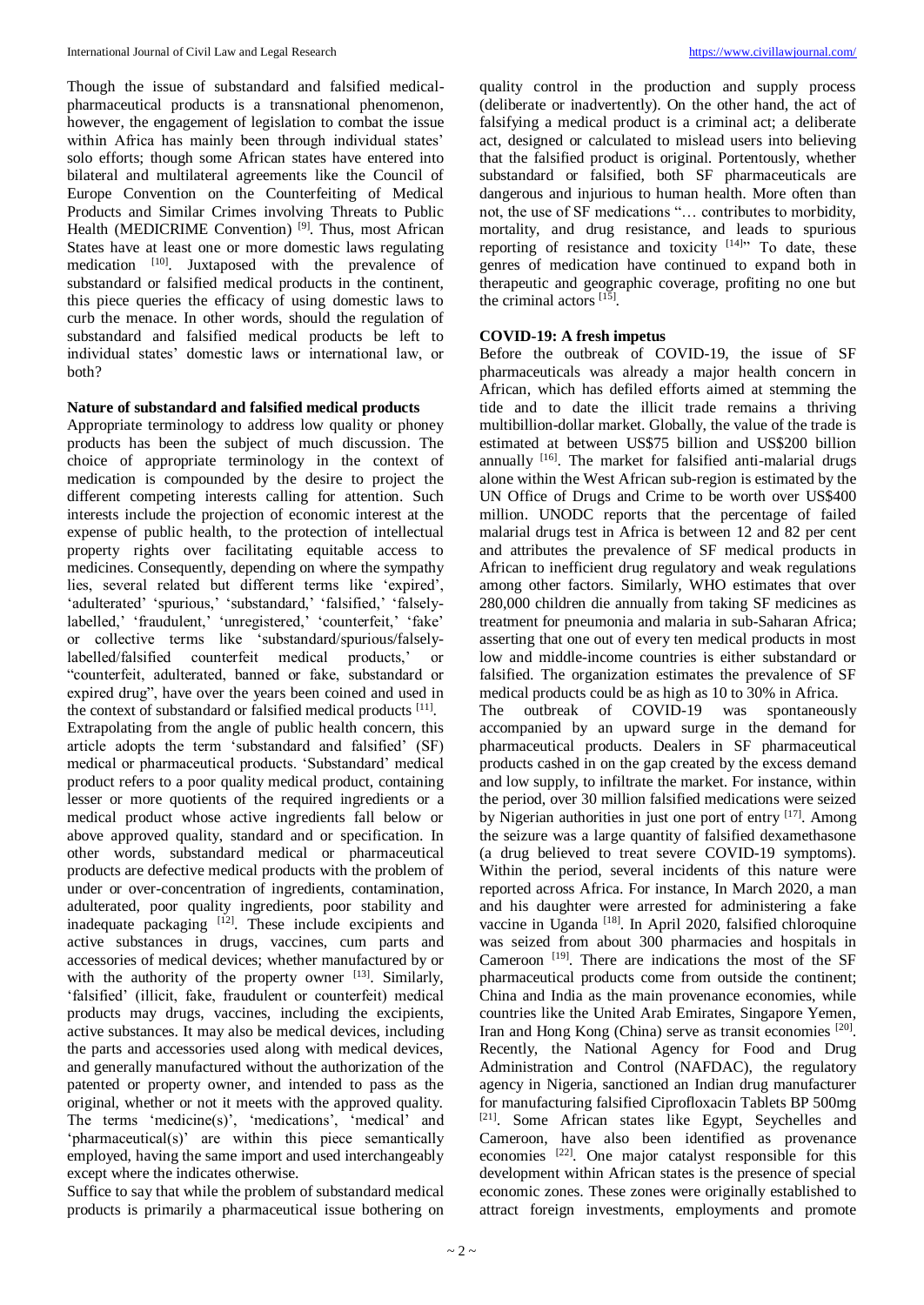economic growth. To provide incentive and attract the desired patronage, the zones are lightly regulated and most times, detached from domestic policing <sup>[23]</sup>. Currently, there are about 237 established special economic zones in 38 of the 54 economies in African  $[24]$ . The result is that some of these zones now provide unregulated venues to package and repackage products, sometimes to conceal their true root of origin and quality [25].

An investigation conducted by the Organization for Economic Co-operation and Development and the European Union Intellectual Property Office (OECD/EUIPO) shows that with high profit margins, low risks of detection and prosecution, weak penalties and trusting consumers, the market of SF medications in Africa is expanding at the rate of 18.7 per cent annually; the highest in the world <sup>[26]</sup>. A similar study conducted by UNODC within the period, reveals an increase in SF medical products in the market caused by the rush for drugs and other medical products required to test, treat and curtail the spread of the COVID-19 pandemic  $[27]$ . The study reveals that the pandemic has further exposed the inherent weakness in the extant regulatory and legal framework designed to stop the production and dealings in SF medical products. The study warns that the behaviour of organized criminal groups will gradually change over the course of the pandemic, particularly after a vaccine is developed. It predicts a shift from trafficking in personal protective equipment to developing and dealing in the vaccine  $[$ . True to the prediction, regulatory authorities in some West-Africa States have issued statements warning of falsified COVID-19 vaccines in circulation in the region  $[28]$ . The prevalent of SF medical products pose a serious threat to lives within Africa and calls for concerted legislative action on the part of governments.

#### **State's responsibility in protecting the right to life**

SF pharmaceuticals pose a greater threat to individual patient safety and shared global health security than the diseases they are intended to treat. Studies reveal that SF pharmaceuticals exacerbate the problem of managing any diseases (COVID-19 inclusive), simply because these products prolong treatments and, most times, negatively affect the health and wellbeing of the patients  $[29]$ . The primary purpose of government is to ensure the security and welfare of the people  $[30]$ . Since SF pharmaceuticals constitute a threat to life, it is appropriate to determine the extent of states' allocated responsibility in securing the life and health of the people within their territories vis-à-vis ensuring the availability of safe and genuine medical products?

One notable framework for allocating responsibility to states is under human rights law <sup>[31]</sup>. Under both local and international human rights legal instruments states' obligations are built around three underlying pillars. First, states owe a duty to respect and not to violate secured rights. Secondly, states owe an obligation to protect the enjoyment of legally recognized rights from being violated by third parties. And finally, states are to facilitate the realization and enjoyment of the rights guaranteed  $[32]$ . Juxtaposed with some human rights instruments, the prevalence of SF medical products in Africa violates several aspects of the legislation; the rights to life and health.

At the global level, the right to life is a recognized inherent human right and forms the basis for all other guaranteed

human rights under international instruments like the United Nations Charter, the Universal Declaration of Human Rights among others <sup>[33]</sup>. For instance, in line with the provisions of the International Covenant on Civil and Political Rights, states are principally obliged to protect against arbitrary deprivation of life <sup>[34]</sup>. Similarly, states parties to the International Covenant on Economic, Social and Cultural Rights are required to "recognize the right of everyone to the enjoyment of the highest attainable standard of physical and mental health <sup>[36]</sup>." In actualizing this right, state parties are to take necessary steps to ensure the "prevention, treatment and control of epidemic, endemic, occupational and other diseases <sup>[37]</sup>." These are positive obligations owed by the state to every person within its territory. Thus, the state must provide the enabling environment for the enjoyment of these rights. While these are territorial obligations, states are also obliged to where possible to prevent third parties from other countries from violating the right to life and health within their territories by way of international cooperation, legal or political means in consonant with international obligations [38].

At the African level, one legal document that has and continues to influence various national governments and sets the agenda for the recognition of a plethora of rights as enforceable human rights within the continent is the African Charter on Human and Peoples' Rights<sup>[39]</sup>. The Charter is Africa's fundamental human rights instrument regulating virtually all manner of rights including the rights to life and health <sup>[]</sup>. Normatively, the Charter provides the template and the minimum benchmark for the protection of human rights in Africa [40] . In facilitating the ease of enforcement, article 1 of the Charter requires State parties to "… recognise the rights, duties and freedoms enshrined …" in the instrument and to "adopt legislative or other measures to give effect to them." In compliance, most African nations have in one way or the other made the charter an integral part of their constitutional system. Others like Nigeria have explicitly domesticated the Charter [41] . Domestic courts have come to recognize the rights of Africans to rely on the provisions of the Charter. The Nigerian Court of Appeal in *Ohakosim v. C.O.P., Imo State* [42] while holding that the appellant was entitled to apply to the court for leave to seek redress for the alleged infringement of his rights as guaranteed by the Constitution of the Federal Republic of Nigeria 1999 and by the African Charter, observed that

"By virtue of the African Charter on Human and Peoples' Rights (Ratification and Enforcement) Act … the African Charter on Human and Peoples' Rights constitutes part of the laws of Nigeria and must be upheld by all law courts in the country. Indeed, Nigeria has given due recognition to African Charter on Human and Peoples' Rights by enshrining most of the Rights and obligations guaranteed therein in Chapter IV of the 1999 Constitution<sup>[43]</sup>."

Among other human rights, the Charter secures the right to life of persons within the territorial jurisdiction of state parties. It expressly provides that "Every human being shall be entitled to respect for his life and the integrity of his person. No one may be arbitrarily deprived of this right [44]." Commenting on the extent of state parties' responsibility under Article 4, the African Commission on Human and Peoples' Rights (the Commission), an administrative cum quasi-judicial body created by the Charter to promote human and peoples' rights and ensure their protection in the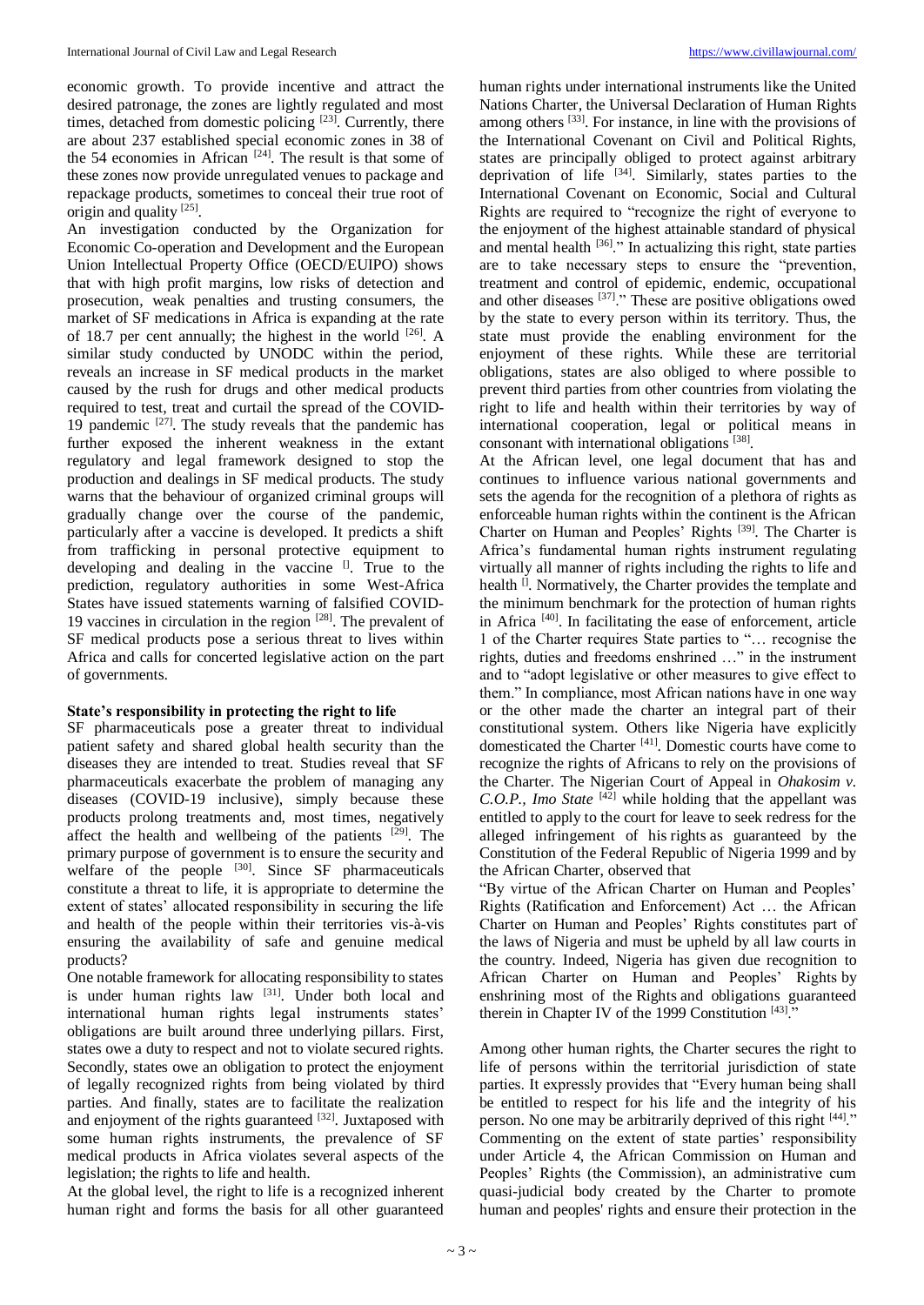continent, monitor the enforcement of the Charter, observed that a state may be involved in the violation of this right within and outside her territories if the state has possession of the jurisdiction or exercises effective control over the territory where the victims are affected or engage in conduct that could reasonably be foreseen to result in arbitrary deprivation of life <sup>[45]</sup>. The states thus have obligations to act responsibly with regards to the protection of lives by controlling activities within their territories and beyond where the activities may affect or threaten the sanctity of life within territories under their control  $[47]$ . Given the prevalence of SF medical products in Africa, this approach is significant as it effectively places on state parties the responsibility of protecting their territories from the products inimical to the enjoying of the right to life.

Specifically, the Charter in unambiguous terms recognizes the right of every individual to the enjoyment of good health and every other right that contributes to health. Article 16 (1) states "Every individual shall have the right to enjoy the best attainable state of physical and mental health." The Charter imposes a duty on state parties to "take the necessary measures to protect the health of their people and to ensure that they receive medical attention when they are sick"<sup>[48]</sup>. In discharging the responsibility, a state party is required to protect the physical health of the individual and family <sup>[49]</sup>. These are very ambitious provisions; imposing obligations to put in place preventive measures to prevent and contain diseases (including endemic, epidemic and pandemic diseases) by state parties in the interest of individuals, family and public health; and to regulate treatment (curative) measures. In essence, the latter obligation requires state parties to regulate the production, distribution and sale of genuine medical products. In amplifying this latter obligation, the Charter makes it the responsibility of the state parties to ensure access to proper medical treatment and medication and holds them accountable in the event of a breach [50].

These are salutary provisions. While the provisions do not in the strict sense guarantee the right to a healthy life (which is primarily conditioned on genetic makeup and social influences), they impose on the state parties an obligation to guarantee access to good healthcare facilities (including pharmaceutical products) and other basic factors required to achieve and sustain healthy living. In essence, the Charter obligates the states to ensure the existence of those conditions that promote healthy living. Consequently, the state parties are to either provide health services and or have in place a robust regulatory framework for the health sector [51] .

At the moment there is a paucity of cases touching on the interpretation and application of the Charter, particularly in the domain of the right to health. One of the few reported cases in this regard is *Purohit and Moore v The Gambia* [52], while upholding states' responsibility to ensure access to healthcare, the African Commission on Human and Peoples' Rights held that Article 16 of the Charter imposes a positive obligation on states to ensure without discrimination, universal access to medical products and health services by all persons within the state's territory. It is therefore within the ambit of and incumbent on all African state parties to the Charter and other international legal instruments to fulfil the health obligation imposed by these instruments; which includes ensuring access to genuine medical products and

on the other hand, protecting the region from exposure to SF pharmaceutical products [53].

In essence, having signed and ratified the Charter, state parties undertake to employ available resources to progressively secure the realization of the rights guaranteed. In this wise, state parties are expected to take all reasonable steps to maximize the enjoyment and protection of any right so guaranteed <sup>[54]</sup>. While some states may want to hide under paucity of funds for not vigorously protecting and securing the enjoyment of these rights, it is trite that under international law, non-availability of resources is not an absolute excuse. Repeatedly, most international human rights bodies are disposed to finding states to be unwilling and in violation of their obligation even where they plead paucity of resources [55]. To successful avoid being in breach, a state party in addition to proving paucity of resources must also demonstrate that it has unsuccessfully sought to obtain international aid and is progressively developing its capacity to ensure the enjoyment of the rights. Legislatively, one of the most potent ways of obtaining international aid and capacity building by lowincome countries is through conventional international law; treaties, conventions and other agreements among states.

#### **State of African municipal laws**

Africa is said to have the fastest-growing population rate in the world with an estimated 1.3 billion people and from the United Nations projection, this number is expected to double by 2050<sup>[56]</sup>. The continent also has a large infectious and non-communicable diseases burden [57]. . The combination of these indices portends a flourishing market for genuine pharmaceutical products. Despite poor reporting, available data show that 42% of the detected cases of SF pharmaceuticals in the world are from Africa [58]. Amid all these disturbing reports, the irony is that virtually all states in Africa have individual national medical products regulatory agencies (except the Sahrawi Republic) [59]; though possessing different levels of expertise, enabling laws, operating policies, standards and capacity <sup>[60]</sup>. These agencies are primarily established to perform core functions like oversight of clinical trials on drugs, licensing of manufacturing establishments, quality control, the inspection of manufacturing premises and distribution channels, imports and export control, marketing authorization, post-market surveillance including and monitoring adverse drug reaction, among others [61]. On common trend, is that most of the enabling laws, in theory, give powers to the regulators to investigate and prosecute offences created by it and other related laws [62].

WHO reports that of the 54 national medicines regulatory agencies in Africa, only about seven per cent possess the average capacity to perform their core regulatory function, while over 90 per cent are either incapable of or possess very minimal capacity to perform their core roles [63]. The incapacity to perform core regulatory functions by any national health regulatory authority provides the enabling environment for SF pharmaceuticals to thrive. Peddlers of SF pharmaceuticals may find it easier and more conducive to use the territories of incapacitated states to transit SF medications into other countries [64]. According to Hooper, in such instances, "containers that get past port surveillance teams are stripped and the medicines broken up into smaller packages, then taken across borders - some go north to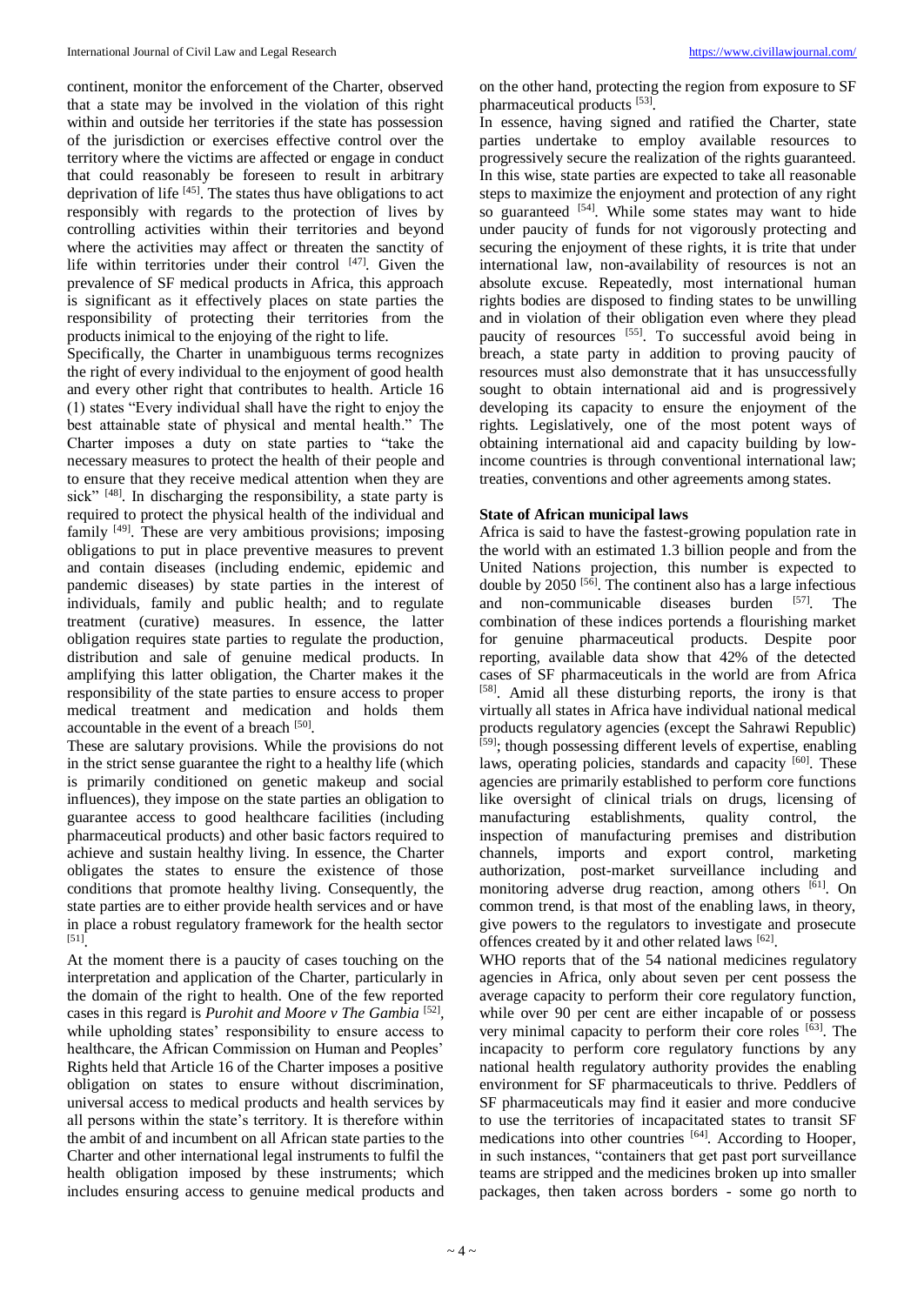Burkina Faso, others into Ghana and on to Ivory Coast, and others east into Nigeria<sup>[65]</sup>"

These are some of the pitfalls inherent in leaving the regulation of SF medications exclusively to the domain of domestic law. From the perspective of the African Charter, this to a large extent is a dereliction of responsibility and a breach of state parties' commitment under the African Charter to protect the right to life. Similarly, viewed from the perspective of the Commission's position in General Comment 3, the consequential use of the territories of incapacitated states as transit corridors to ferry SF pharmaceuticals products into other state parties territories also constitutes a breach of the obligation to protect the right to life the people of Africa.

One notable consensus from studies conducted by WHO, UNODC, OECD/EUIPO and other international bodies is that the absence of a comprehensive legal framework is responsible for and provide a fertile environment for SF medical products to thrive in low-income countries including Africa. They posit that most extant legal frameworks in the continent are either too weak or inconsistent to effectively curb peddling in SF pharmaceuticals. Specifically, the studies point out that in some cases, the existing law out rightly failed to criminalize issues like "attempt, participation by accessories and the possession and sale of illegally obtained medical products [66] ." Similarly, SF pharmaceuticals offences perpetrated via the internet were not envisaged or captured. In some countries, such as Ghana, there is a near absence of medical product sector specialized laws or conflicting regulations coupled with duplication of regulatory bodies [67]. Securing convictions under some of the extant laws are sometimes near impossible. Even in Nigeria where the manufacturing and sale of SF medications are statutorily criminalized, instances of successful conviction for dealing in SF medication are rare; however, there are few cases [68].

More worrisome is that in most African countries, statutorily prescribed punishments for offences relating to SF pharmaceutical products can be likened to a slap on the wrist compared to punishment for some other similar offences like drug smuggling which in many cases attract stiffer penalties; long term imprisonment along with a forfeiture of the proceeds of the crime [69]. More disheartening is the fact that victims of SF pharmaceutical products in most African countries do not have a statutorily backed civil right for extracting compensation from the perpetrators.

#### **Recalibrating the laws**

To rectify the current shortfalls and guarantee the effectiveness of regulatory authorities in dealing with the threat posed by SF medical products, changes will have to be made to extant weak legislative regimes. Below are some proposed approaches.

The core traditional method of controlling conducts or behaviour considered inimical to public health and safety is by providing disincentive through the use of sanctions; legislatively regulating such conduct [70]. The foregoing discussion, reveal that at the national level, most African states have legislation regulating pharmaceutical products production and distribution, though most of the efforts have been adjudged too weak to serve as deterrence against the lucrative criminal trade in SF medical products. Legislatively, all states have the sovereign right to make

domestic laws such as unilaterally regulating SF medical products. While the making of domestic law to curb social menace is theoretically feasible, it is not in all cases successful for a plethora of reasons. One of such is where the process of committing the offence sought to be prohibited cuts across states' boundaries; where the offence is committed transnationally. Under the circumstances, the importing state's domestic law cannot unilaterally compel other states to enforce the legislation, unless there is an existing bilateral or other international obligation obligating the other state. In other cases, particularly in low-income states, the importing state may lack the resource and capacity to efficiently enforce its domestic law. The experiences of some African states, where SF medical products are imported from neighbouring countries, demonstrate the futility of unilateral regulating of SF medical products [71] . The Nigerian experience demonstrates the futility of unilateral regulation of SF medical products. Following the criminalization of the manufacture and sale of SF medications in the country, circulation of SF medications remained unabated, but after neighbouring countries like Cameroon and Niger banned imports of Nigerian drugs, greater efforts were made by Nigerian authorities to curb the trend [72] .

On the other hand, engaging international law to combat SF medical crime also has its shortfalls. While there is a presumption that international problems ought to be solved by international law, the proposition is not generally true and for obvious reasons, it also not completely true in the case of SF medical products for some reasons. For instance, despite having signed and ratified the MEDICRIME Convention, there are reports of SF medical products in circulation in Benin [73] . To be effective, any international law designed to protect against SF medical products and similar crime, must in addition to regulating the conduct of the state parties, regulate the conduct of private citizens; who ordinarily are not subjects of international law. States generally will not agree to a treaty that encroaches on their sovereignty. It is a general principle of international law that states being sovereigns are the only authority that can directly regulate the conduct of their citizens. Consequently, to be effective in solving the multifaceted problem of SF medical products, in addition to other provisions such treaty must contain a model law prescribing minimum regulatory standards and obligating state parties to shape or reshape their domestic laws in tandem with its provisions.

Consequently, there is no "one fits all approach" in the context of protecting individual and public health against SF medical products. It is therefore imperative for an optimal result that both domestic and international law be engaged. For instance, while the production of SF medical products will be more effectively regulated by the provenance or transit states' domestic laws, international laws would be required to obligate exporting provenance or transit states to cooperate in the control where such products are strictly meant for exports or are being transited. Viewed from this point, there is a need to employ both domestic and international laws in the fight against SF medical products in Africa; the problems of combating SF medical products have both international and domestic dimensions.

From the angle of international legislation, there is a need to harmonize African approach through a carefully crafted treaty criminalizing SF medical products of the nature of the Council of Europe Convention on the Counterfeiting of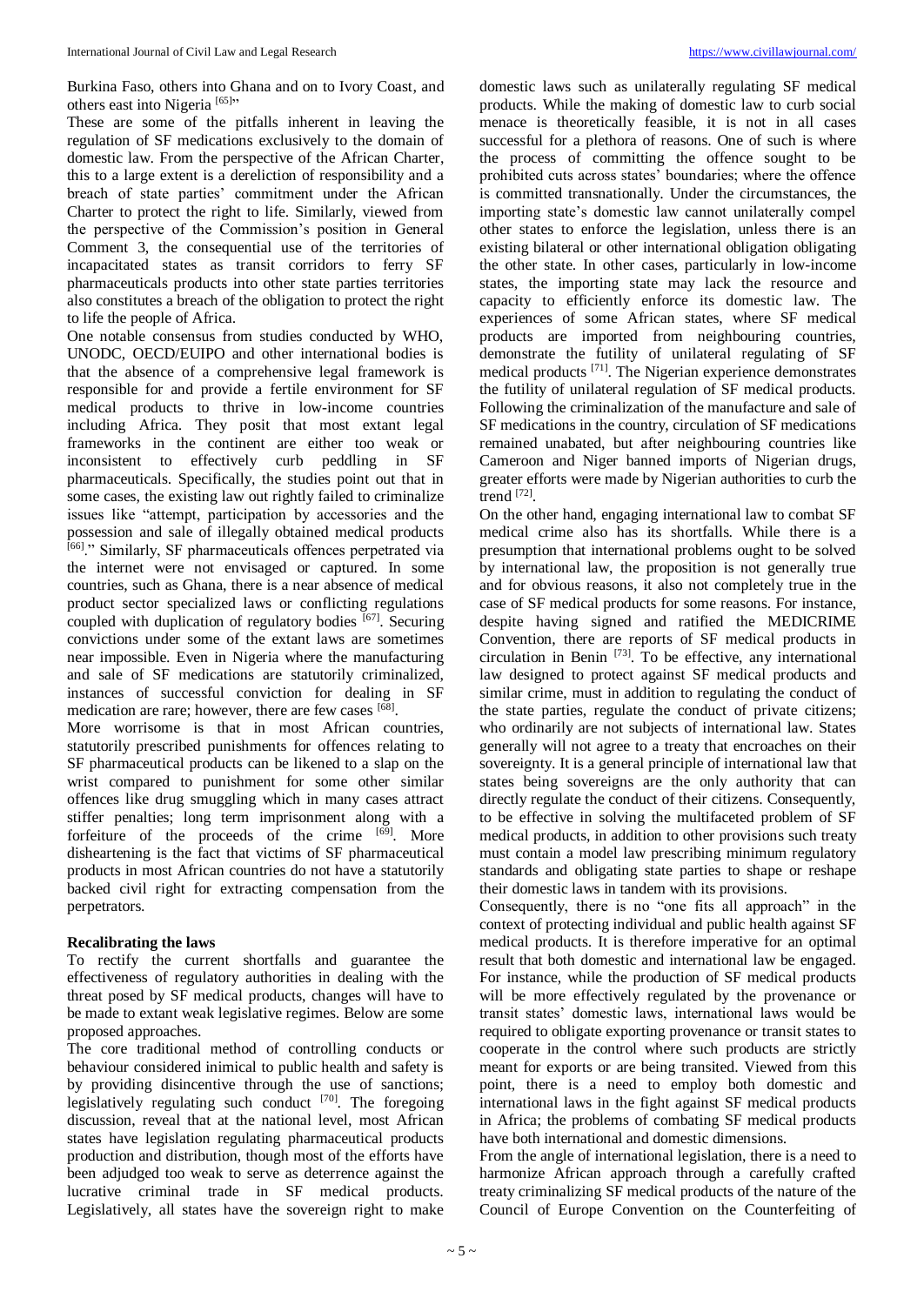Medical Products and Similar Crimes Involving Threats to Public Health (MEDICRIME Convention)<sup>[74]</sup>. However, unlike the MEDICRIME Convention which primary concern is the criminalization of falsified medical products, the provisions of an African MEDICRIME treaty should go some steps further to criminalize substandard medical products whether produced by the patent owner(s) or under a license or outright counterfeit. This is because scrutiny of the convention shows that Europeans are more concerned with protecting intellectual and economic rights. On the contrary, Africa's concern should be the protection of the right to life and health of her citizens. Thus, the scope of the treaty should be wide enough to include both substandard and falsified medications in its net, because both genre medications are dangerous and injurious to individuals and public health.

For effective control of the international chain of distribution, state parties under the proposed treaty should be required to first, regulate and monitor exports of medical products and have in place regulatory bodies with the power to decisively prohibit such exports when found to be substandard or falsified. Secondly, an exporting state party should be required to stop any export of medical products without the consent of the relevant authorities of the importing country. To avoid situations where such products are dumped in transit states, transit countries must be given prior notice of the movement and the opportunity to object to transiting such products through their territories. As an incentive for exporting countries to control medical products exports, there should be a stringent liability regime for allowing wrong or improper export of medical products from their territories. In other words, should the importing country or its citizen suffer any injury or damages, the exporting country will be held liable subject to stated conditions and the right of subrogation in an action against the offender.

To complement the proposed treaty, individual states should subject to local peculiarity enter into bilateral and other multilateral treaties especially with provenance economies outside the continent. From studies, some states have been unanimously identified as major provenance economies of SF medical products. African states should as a matter of public health concern and protection of the right to life, enter into a bilateral agreement for mutual legal assistance or extradition treaties with such states to facilitate effective prosecution. Among others, the agreement should impose prior notification of and consent by the importing or transit nations before medical products are exported.

At the domestic level, first, stiffer penalties for the sale of SF medications should be introduced to deter actors. From the above discussion, the consensus is that the present penalties regime is too weak to provide deterrence. Secondly, following the possibility of abuses of free trade zones in the manner earlier mentioned, it is imperative in the interest of individual and public health that domestic laws relating to policing of free trade zones be reviewed; insertion of provisions that will enable effective policing of the zones by relevant agencies. The desire to attract foreign participation, trade and the employment of locals should not be allowed to relegate to the background the need to protect the right to life and health of the people of Africa. Again, there are reported cases where SF products were officially approved by regulatory agencies within the final consumer countries. Such instances make the insertion of provisions

anti-corruption provisions in domestic laws; imposing wellarticulated penalties for infringement. As earlier mentioned, toward achieving a near-uniformed domestic regulatory framework, the proposed African MEDICRIME treaty should obligate state parties to reshape domestic laws where they fall below the minimum stipulated by the treaty.

#### **Conclusion**

One conclusion from the foregoing is that the absence of a robust legal framework is one of the factors militating against the eradication of substandard and falsified medical products. Domestic laws cannot by themselves effectively combat the manufacture, trafficking and dealing in substandard and falsified medical products. To facilitate detection of such products, support local and global surveillances, strengthen regulatory capacity and harmonize pharmaceutical governance in Africa, there is a need for a transnational action through transnational regional law to assist in the fight against substandard and falsified medical products.

#### **References**

- 1. World Health Organization (WHO), Listing of WHO's Response to COVID-19. <https://www.who.int/newsroom/detail/29-06-2020-COVIDtimeline> accessed 24 March 2021.
- 2. Federica Paddeu and Freya Jephcott, "COVID-19 and Defences in the Law of State Responsibility: Part II" European Journal of International Law, 2020. <https://www.ejiltalk.org/COVID-19-and-defences-inthe-law-of-state-responsibility-part-ii/> 12 April 2021.
- 3. M. Abubakar, S. Basiru, J. Oluyemi, et al., 'Medical Tourism in Nigeria: Challenges and Remedies to Healthcare System Development' 2018, 13(1). International Journal of Development and Management Review, 223; Bill Gates, 'For the Records: Bill Gates' Speech that Rattled the Nigerian Government' (speech to the Nigerian National Executive Council on March 22, 2018)' Premium Times (Lagos 27 March 2018). <https://www.premiumtimesng.com/news/topnews/263194-for-the-records-bill-gates-speech-thatrattled-nigerian-govt-full-text.html> accessed 14 February 2021; B. Vickers, S. Ali and C. Zhuawu, 'Trade in COVID-19 Related Medical Goods: Issues and Challenges for Commonwealth countries' [2020] 159 Commonwealth Trade Hot Topic. <https://thecommonwealth.org/sites/default/files/inline/ D17111\_V5\_TRD\_

TradeHotTopics\_THT\_COVID\_No1\_B\_Vickers\_LoRe s.pdf.> accessed 18 May 2021

- 4. UN Office on Drug and Crime (UNODC), 'Falsified Medicines in the Wake of COVID-19: an Emerging Threat for Security and Public Health in Nigeria". <https://www.unodc.org/nigeria/en/falsified-medicinesin-the-wake-of-COVID-19\_-an-emerging-threat-forsecurity-and-public-health-in-nigeria.html> accessed 3 March 2021.
- 5. Muanya C, Chiedu-Onochie B, Onyedika-Ugoeze N. 'Panic as 40 Health Workers Test Positive for Coronavirus' *The Guardian* (Lagos 24 April 2020) <https://guardian.ng/news/panic-as-40-health-workerstest-positive-for-coronavirus/> accessed 5 January 2021.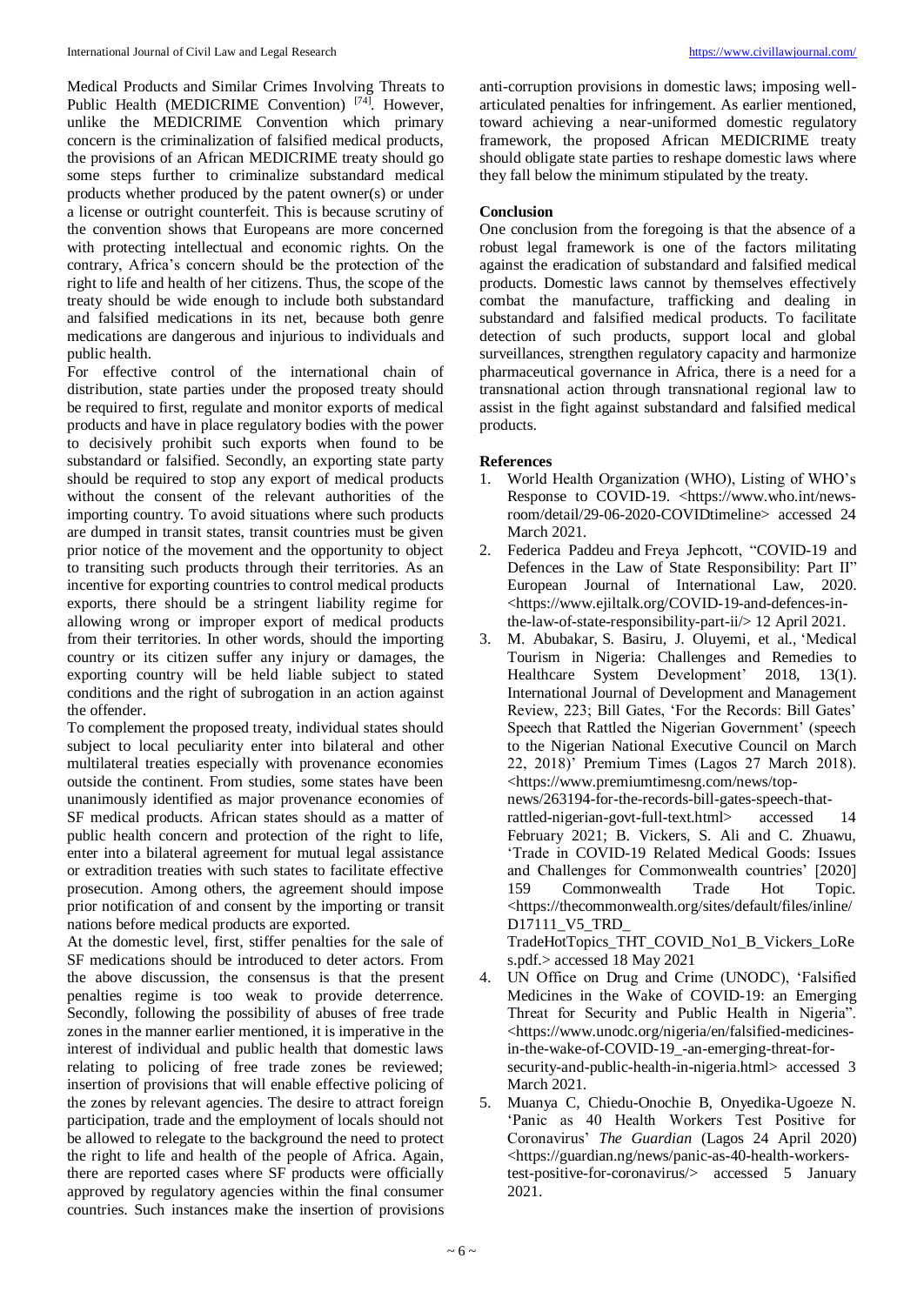- 6. INTERPOL 'Global Operation Sees a Rise in Fake Medical Products Relating to COVID-19' 2020. <https://www.interpol.int/News-and-Events/News/2020/Global-operation-sees-a-rise-infake-medical-products-related-to-COVID-19> accessed 4 May 2021; WHO, 'Falsified Chloroquine Products Circulating in the WHO Region of Africa', (2020),<br> *Medical* Product Alert  $N^94/2020$ . *Medical Product Alert N°4/2020*, <https://www.who.int/news-room/detail/09-04-2020 medical-product-alert-n4-2020> accessed 4 May 2021.
- 7. Newton PN, White NJ, Rozendaal JA, Green MD. Murder by Fake Drugs: Time for International Action.' [2002] 324/7341, British Medical Journal, 800-801.
- 8. Christian Aid, Building Back with Justice; Dismantling Inequalities after COVID-19 2020, <https://www.christianaid.org.uk/sites/default/files/202 0-07/building-back-justice-COVID19-report-Jul2020\_0.pdf> accessed 5 May 2021.
- 9. CETS No. 211. <https://www.coe.int/en/web/conventions/full-list/- /conventions/rms/090000168008482f> accessed 3 February 2021.
- 10. For examples see Nigeria's Counterfeit and Fake Drugs and Unwholesome Processed Foods (Miscellaneous Provisions) Act, 1999, Cap C 34, LFN 2004 (Counterfeit and Fake Drugs Act).
- 11. WHO, The Health of the People What Works: the African Regional Health Report 2014, 5-12 and 59- 86. <http://extranet.who.int/iris/restricted/bitstream/handle/ 10665/137377/9789290232612.pdf;jsessionid=9DFD9 CA97A3E010F57E709027A51CA52?sequence=4> accessed 8 June 2021; Counterfeit and Fake Drugs Act, s 1; T. K. Mackey and B. A. Liang 'Improving Global Health Governance to Combat Counterfeit Medicines: A Proposal for a UNODC-WHO-Interpol Trilateral Mechanism' [2013] 11/233, BMC Medicine, <https://bmcmedicine.biomedcentral.com/track/pdf/10. 1186/ 1741-7015-11-233> accessed 8 June 2021.
- 12. Buowari OY. Fake and Counterfeit Drugs: A Review' 2012, 3(2). AFRIMEDIC Journal. <https://www.ajol.info/index.php/afrij/article/view/865 73> accessed 6 June 2021.
- 13. UNODC Combating g medical product-related crime: A guide to good legislative practices (UNODC, Vienna, 2019).

<https://www.unodc.org/documents/treaties/publication s/19-

00741\_Guide\_Falsified\_Medical\_Products\_ebook.pdf>

- . 14. Newton PN, Green MD, Fernandez FM, *et al*., 'Counterfeit Anti-Effective Drugs' [2006] 6(9) *Lancet*  Infect Disease Review, 602-613. <https://www.thelancet.com/action/showPdf?pii=S1473 -3099%2806%2970581-3> accessed 8 February 2021.
- 15. Mackey, *et al*. n11.
- 16. Obinna C. 'Nigeria Losing War Against Fake Drugs Experts' *Vanguard Nigeria* (Lagos 3 March 2019). <https://www.vanguardngr.com/2019/03/nigerialosing-war-against-fake-drugs-experts/> accessed 8 January 2021; E. Kouton and C. Lebur 'Africa Struggles to Stem Deadly Flood of Fake Medicine' *AFP* (Paris 15 January 2020). <https://news.yahoo.com/africa-struggles-stem-deadlyflood-fake-medicine-024552861.html> accessed

January 2021; WHO, 'Growing Threat from Counterfeit Medicines' [2010] *Bulletin of the World Health Organization*. <https://www.who.int/bulletin/volumes/88/4/10- 020410.pdf> accessed 21 January 2021.

- 17. Hooper E. 'Fake Pharmaceutical Industry Thrives in West Africa' *BBC* (London, 13 July 2020) <https://www.bbc.com/news/world-africa-53387216> accessed 17 January 2021.
- 18. African News Agency, 'Ugandan Father, Daughter Arrested for Selling Fake COVID-19 Vaccine' *Polity* (11 March 2020) <https://www.polity.org.za/printversion/ugandan-father-daughter-arrested-for-sellingfake-COVID-19-vaccine-2020-03-11> accessed 22 March 2021.
- 19. Kindzeka ME. Cameroon Seizes Fake Coronavirus Drugs Sold by Scammers' *VOA News* (Washington, 3 April 2020). < https://www. voanews.com/sciencehealth/coronavirus-outbreak/cameroon-seizes-fakecoronavirus-drugs-sold-scammers> accessed 10 May 2021.
- 20. OECD/EUIPO, Trade in counterfeit pharmaceutical products, illicit trade (OECD Publishing, 2020). <https://doi.org/10.1787/a7c7e054-en> accessed 4 June 2021.
- 21. Fagbemi S. 'NAFDAC Blacklists Indian Company for Manufacturing Falsified Medicines' *Nigerian Tribune* (Ibadan, 26 October 2020). <https://tribuneonlineng.com/nafdac-blacklists-indiancompany-for-manufacturing-falsified-medicines/> accessed 3 May 2021.
- 22. OECD/EUIPO, n 20.
- 23. Ibid, 48-49.
- 24. UN Conference on Trade and Development, World Investment Report 2019; Special Economic Zones, (UN 2019) 149 <https://unctad.org/system/files/officialdocument/wir2019\_en.pdf> accessed 3 May 2021.
- 25. Ibid.
- 26. OECD/EUIPO, n 20.
- 27. UNODC *COVID-19-related trafficking of medical products as a threat to public health* (Vienna, 2020). <https://www.unodc.org/documents/data-andanalysis/COVID/COVID-19\_research\_brief\_trafficking\_medical\_products.pdf> accessed 18 April 2021.

28. Ibid 9.

29. Obinna C. 'Fake COVID-19 Vaccines in Circulation, NAFDAC Warns' *Vanguard Nigeria* (Lagos 15 January 2020).

<https://www.vanguardngr.com/2021/01/updated-fake-COVID-19-vaccines-in-circulation-nafdac-warns/> accessed 15 April 2021.

- 30. Mackey, *et al*. n14.
- 31. Constitution of the Federal Republic of Nigeria 1999, Cap Cap. C23, LFN 2004, s14(2)(b),
- 32. Sirleaf M. 'Responsibility for Epidemics' *Texas Law Review*, 97 (2018). <https://ssrn.com/abstract=3299483> accessed 17 February 2021.
- 33. Ibid.
- 34. See the preamble to the Charter. <https://www.un.org/en/sections/un-charter/un-charterfull-text/> accessed i8 March 2021; G. A. Res. 217 A (III) of 10 December 1948.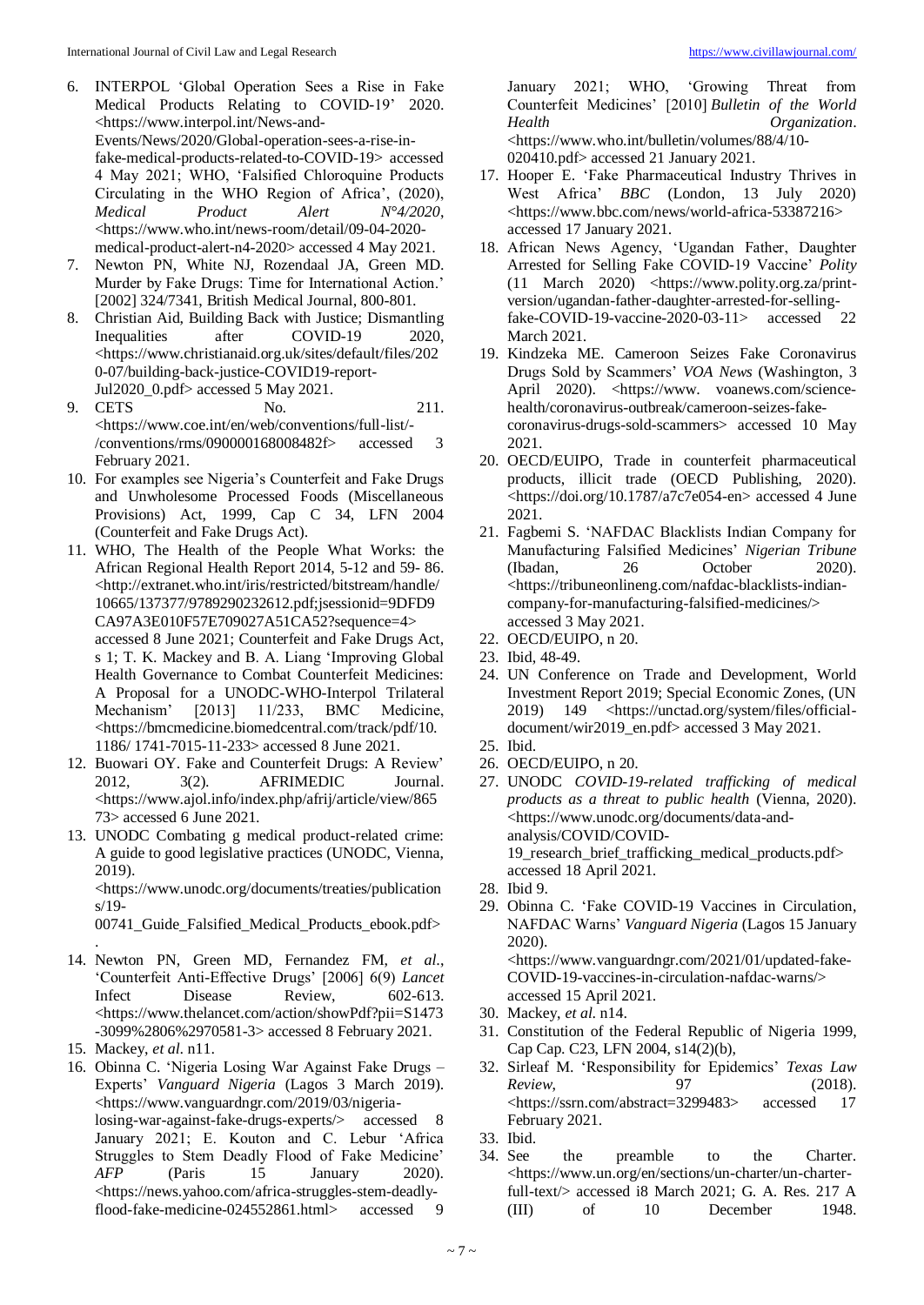<https://www.jus.uio.no/lm/en/pdf/un.universal.declarat ion.of.human.rights.1948.portrait.letter.pdf> accessed January 17 2021. See Article 3.

- 35. Res GA. 2200A (XXI) of 16 December 1966. <https://www.ohchr.org/en/professionalinterest/pages/c cpr.aspx> accessed 31 May 2021.
- 36. Ibid, art 12(1).
- 37. Ibid, art 12(2)(c).
- 38. Sirleaf M. 'COVID-19 and Allocating Responsibility for Pandemics' (2020) *JURIST – Academic Commentary*. <https://www.jurist.org/commentary/2020/03/matiangai -sirleaf-responsibility-for-pandemics> accessed 23 December 2020.
- 39. OAU Doc. No. CAB/LEG/67/3/rev.5, (1981), reprinted in International Legal Material 21, (1982), p. 59 (African Charter or Charter). <www.africa-union.org> accessed 23 December 2020.
- 40. Ibid, Article 5 and 16(1).
- 41. Udombana NJ. 'Social Rights are Human Rights: Actualizing the Rights to Work and Social Security in Africa' [2006] 39/2 Cornell International Law Journal, 181.

<http://scholarship.law.cornell.edu/cilj/vol39/iss2/1> accessed 15 January 2021.

- 42. African Charter on Human and Peoples' Rights (Ratification and Enforcement) Act 1983, Cap A 9, LFN 2004
- 43. [2009] 15 NWLR (Pt. 1164) 229.
- 44. Ibid, 251 -252
- 45. African Charter, Article 4.
- 46. Ibid, Article 30; see also the African Commission on Human and Peoples' Rights, General Comment No. 3 on the African Charter on Human and Peoples' Rights (57th Ordinary Session 4 to 18 November 2015, Banjul, The Gambia). Available at https://www.achpr.org/legalinstruments/detail?id=10.
- 47. Ogendi P. 'The Right to Life in Africa: General Comment No. 3 on the African Charter on Human and Peoples' Rights' [February 2016] *AfricLaw* <https://africlaw.com/2016/02/10/the-right-to-life-inafrica-general-comment-no-3-on-the-african-charteron-human-and-peoples-rights/> accessed 24 January 2021.
- 48. African Charter, Article 16(2).
- 49. Ibid, Article 18(1).
- 50. Durojaye E. 'The Approaches of the African Commission on to the Right to Health Under the African Charter' [2017] 17 Law, Democracy and Development 393 at 397
- 51. Mark SP. 'The Emergence and Scope of Human Right to Health' in J. Zuniga, S. Marks and L. Gostin (eds), Advancing the Human Right to Health (Oxford, 2013) 8-10
- 52. Communication No. 241/2001 (2003); ACHPR 49 (May 2003). <https://www.achpr.org/sessions/descions?id=144> accessed 5 June 2021.
- 53. Durojaye E, Mirugi-Mukundi G. 'States' Obligations in Relation to Access to Medicines: Revisiting Kenyan High Court decision in P.A.O and Others v Attorney General and Another' Law, [2017] 17, Democracy and Development 24 at 33 <https://www.researchgate.net/publication/271173433\_

States' Obligations in Relation to Access to Medici nes\_Revisiting\_Kenyan\_High\_Court\_Decision\_in\_PA O\_and\_Others\_v\_Attorney\_General\_and\_Another>.

- 54. Vandenbogaerde A, Towards Shared Accountability in International Human Rights Law: Law, Procedures and Principles; Law and Cosmopolitan Values, (Intersentia, 2016) 216
- 55. UN Committee on Economic, Social and Cultural Rights, General Comment No. 14, The Right to the Highest Attainable Standard of Health (Art. 12 of the International Covenant on Economic, Social and Cultural Rights) No. 33, 43 and 47 U.N. Doc. E/C.12/2000/4 (Aug. 11, 2000).
- 56. UN, Population. <https://www.un.org/en/sections/issues-

depth/population/> accessed 26 March 2021.

- 57. WHO, The Health of the People What Works: the African Regional Health Report 2014 (WHO Regional Office for Africa, 2014) 5-12 and 59- 86. <http://extranet.who.int/iris/restricted/bitstream/handle/ 10665/137377/9789290232612.pdf;jsessionid=9DFD9 CA97A3E010F57E709027A51CA52?sequence=4>.
- 58. Cartwright R, Baric A. The rise of counterfeit pharmaceuticals in Africa (European Union, November 12, 2018) 3. <https://enactafrica.s3.amazonaws.com/site/uploads/2018-11-12 counterfeit-medicines-policy-brief.pdf>.
- 59. Except for the Sahrawi Republic.
- 60. Buckley GJ, Woteki CE. National Academies of Sciences, Engineering, and Medicine (U.S.). Committee on Stronger Food and Drug Regulatory Systems Abroad, *Stronger Food and Drug Regulatory Systems Abroad* (National Academies Press April 9, 2020) 61.
- 61. See S 5 of Nigeria's National Agency for Food and Drug Administration and Control (NAFDAC) Act, Cap N 1, Laws of the Federation of Nigeria 2004 (LFN).
- 62. NAFDAC Act, s 25.
- 63. WHO. *Effective medicines regulation: Ensuring safety, efficacy and quality* (2003) <http://whqlibdoc.who.int/hq/2003/WHO\_EDM\_2003. 2.pdf> accessed 2 December 2020; WHO, *Availability of drug regulatory and quality assurance elements in member states of the WHO African Region* (2004). <http://apps.who.int/medicinedocs/documents/s20138e n/s20138en.pdf> accessed December 2020.
- 64. Hooper, n 17.
- 65. Ibid.
- 66. UNODC n 16.
- 67. Tavares ID. 'Counterfeiting of fake drugs in Africa: Current situation, causes and countermeasures' *Mondaq* (28 September 2020). <https://www.mondaq.com/nigeria/trademark/988968/c ounterfeiting-of-fake-drugs-in-africa-current-situationcauses-and-countermeasures> accessed 19 February 2021. The prosecution is usually conducted under Trademarks Act 2004. <https://www.wipo.int/edocs/lexdocs/laws/en/gh/gh037 en.pdf> accessed.
- 68. See cases like *Eromosele v. F.R.N* [2017] 1 NWLR (Pt. 1545) 55 ("My Pikin" syrup); *Barewa Pharmaceuticals v. F.R.N* [2016] 17 NWLR (Pt. 1540) 63("My Pikin" syrup); *Abiodun v. FRN* [2016] 17 NWLR (Pt. 1542) 462 ("My Pikin" syrup). In My Pikin Syrup after being convicted by the trial Judge, the three accused filed